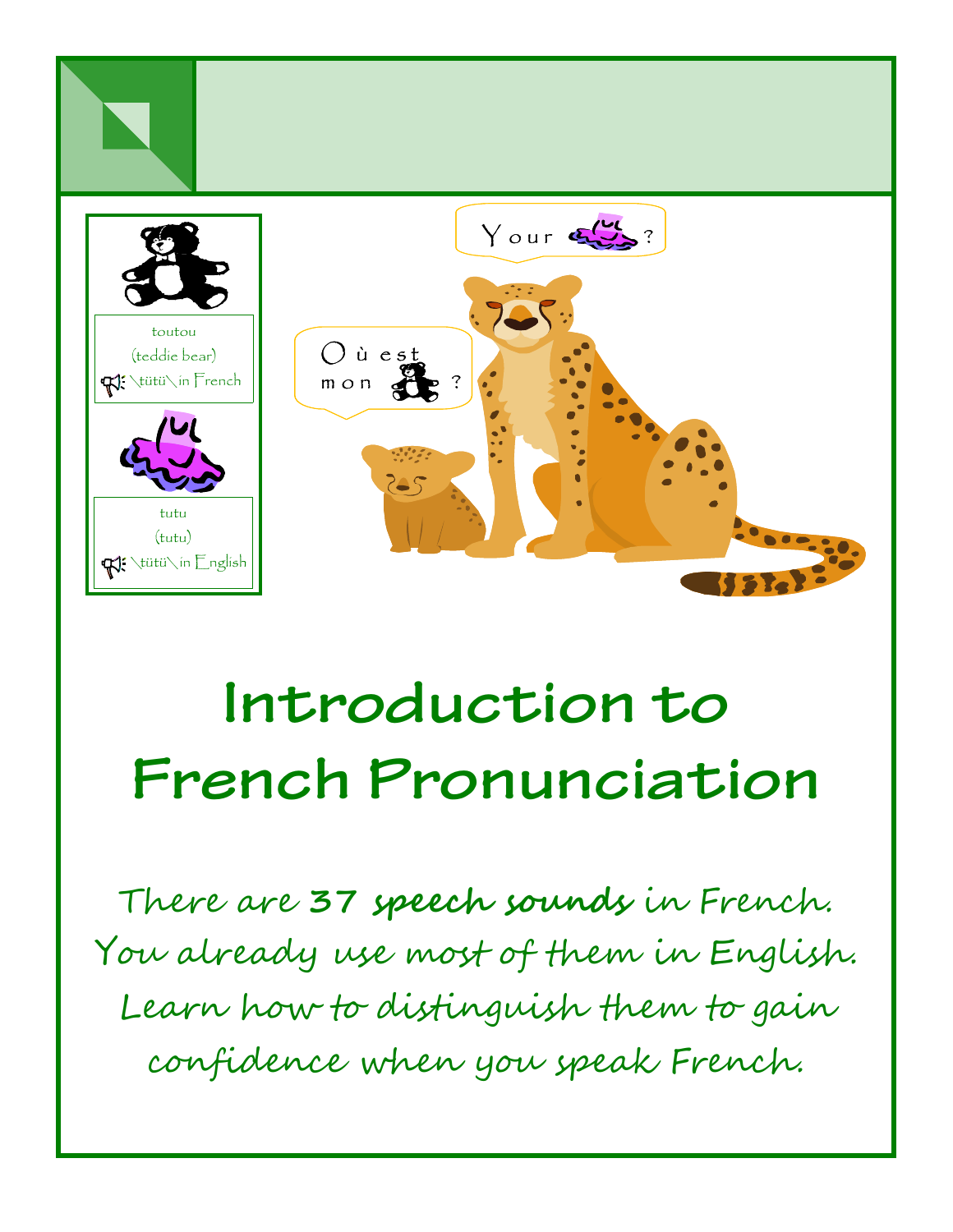### **Exceptions, Exceptions, Exceptions!**

Please note that the rules presented in this work are general rules. Some exceptions are noted, but they are not exhaustive. You will undoubtedly come across exceptions not covered in this course; with time you'll come to learn them, but the important thing is that you will have a benchmark of what is *normal*.

My aim is to provide you with a good foundation of French pronunciation so that you can speak confidently in French.

You'll find English translations (in brackets) along the way. Please note that sometimes words have more than one translation, but for the purpose of this course only one is noted.

Have fun learning!

#### **This is a work in progress…**

If you have any comment or question about this work, please visit my blog at **http://french-pronunciation-plus.blogspot.com/** and leave a comment.

Your comment or question may help me improve this course and others like you will benefit.

Thank you,

*Yolaine Petitclerc-Evans* 

2009, Yolaine Petitclerc-Evans http://creativecommons.org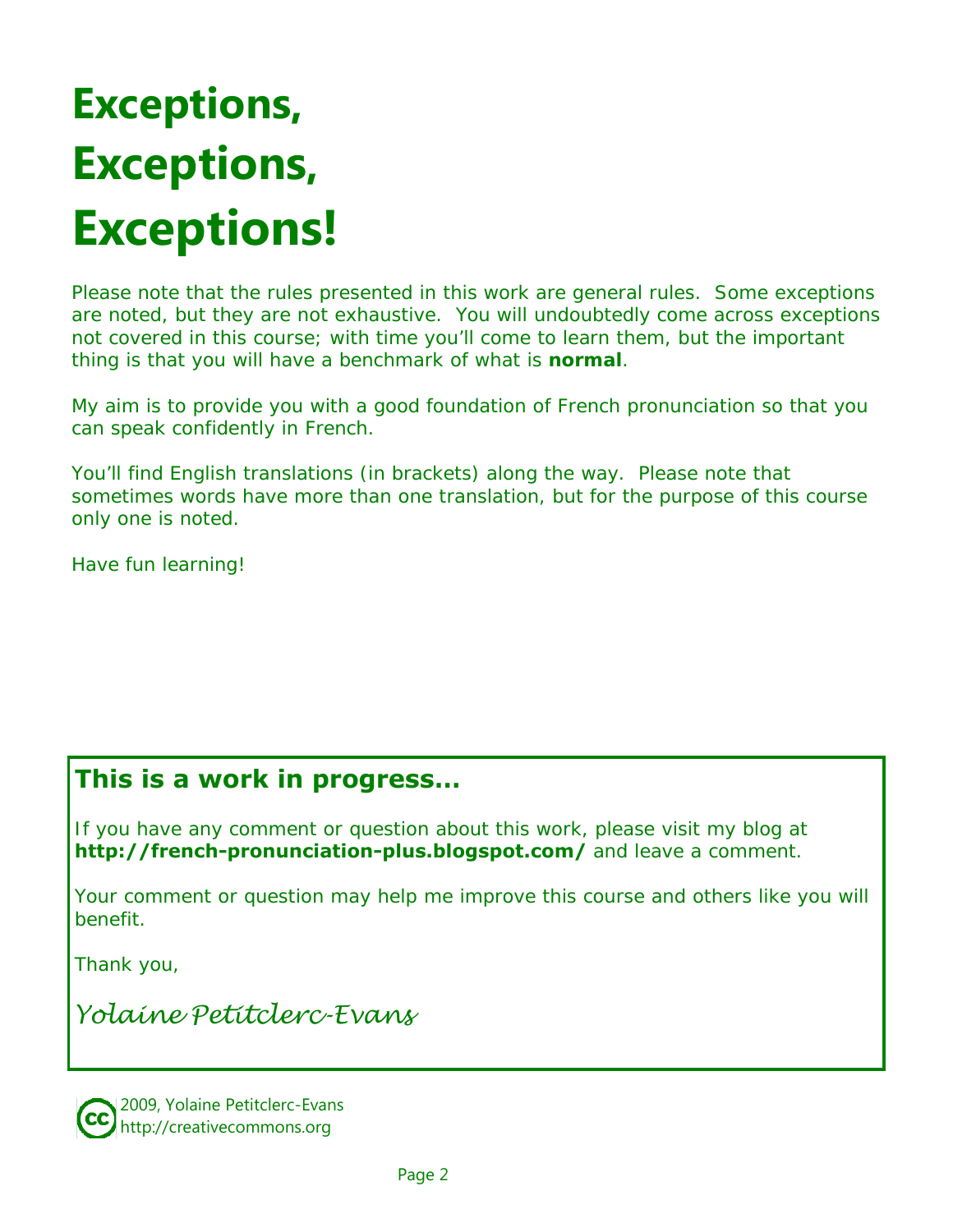### **Speech sounds**

Speech sounds are the sounds of vowels and consonants on their own or in a group.



#### **IPA (International Phonetic Alphabet)**

To catalogue speech sounds the International Phonetic Association devised the **IPA** to graphically represent speech sounds of spoken languages all around the world.

French-English dictionaries usually use the **IPA** to indicate the **French pronunciation**. IPA symbols are always in square brackets **[ ]**.

#### **How to use the following pages:**

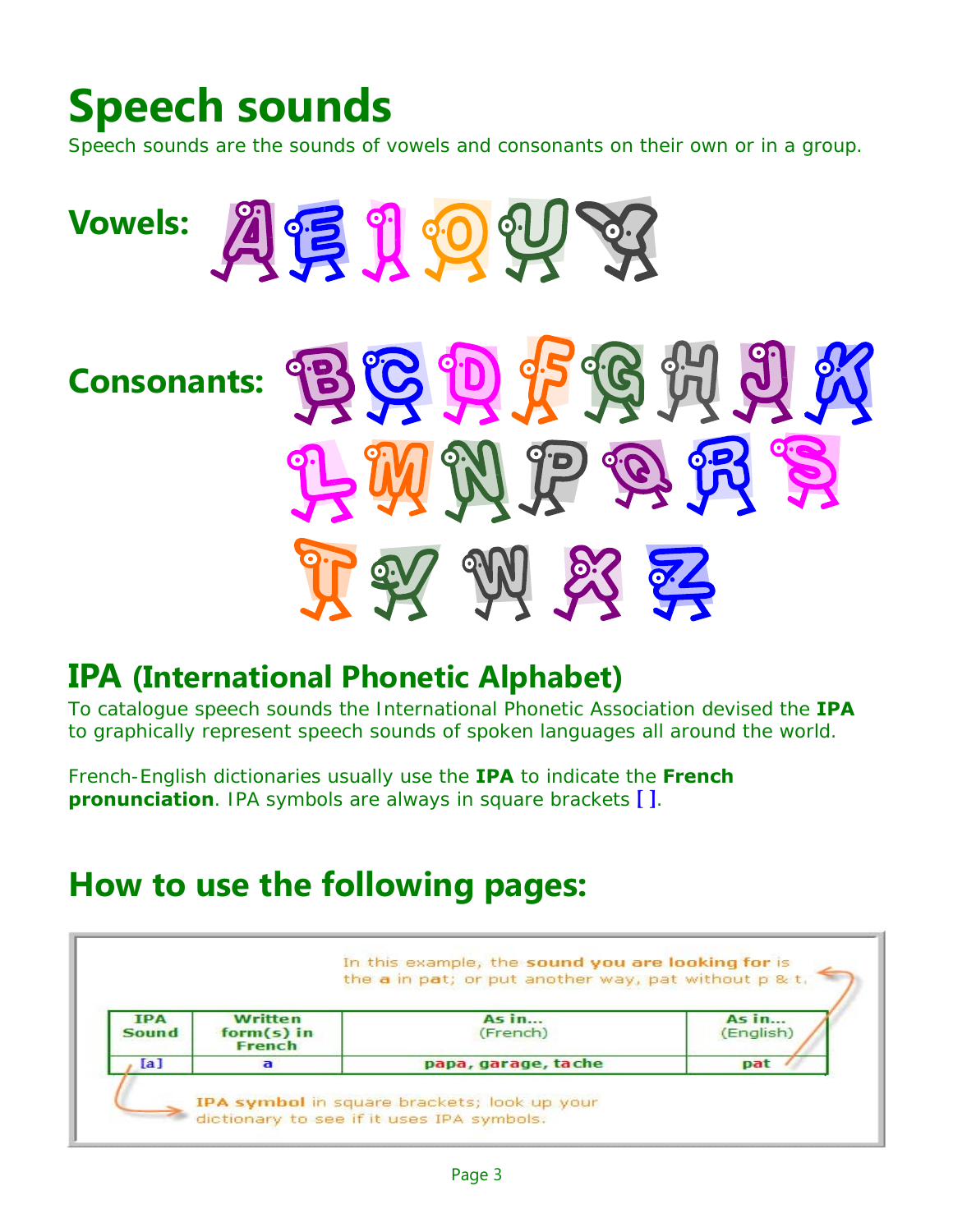

| <b>IPA</b><br><b>Sound</b>    | <b>Written</b><br>$form(s)$ in<br><b>French</b> | As in<br>(French)                 | As in<br>(English) |
|-------------------------------|-------------------------------------------------|-----------------------------------|--------------------|
| [a]                           | a                                               | papa, garage, tache               | pat                |
| [a]                           | â                                               | âge, câble, tâche                 | paw                |
| [e]                           | é, er, ai, ez                                   | dé, écouter, cacherai, aimez      | say                |
| $[\epsilon]$                  | ê, et, e, ai, ei                                | fête, ballet, merci, laine, neige | festive, let       |
| $\lbrack \Theta \rbrack$      | e                                               | cela, demain, le                  | uh                 |
| [i]                           | i, i, y                                         | ami, cycle, île                   | bee                |
| [o]                           | o, ô, au, eau                                   | rose, côte, gauche, bateau        | coat               |
| [c]                           | $\bullet$                                       | cote, donner, corne, poche        | <b>cot</b>         |
| $\lbrack \varnothing \rbrack$ | eu, œu (oeu)                                    | deux, feu, vœux, œufs             | $put*$             |
| $[\alpha]$                    | eu, œu (oeu)                                    | heure, meuble, œuf                | turn $*$           |
| [u]                           | ou                                              | fou, toutou, vous, doux           | you                |
| [y]                           | u, û                                            | connu, mur, tu, flûte             | $mule*$            |

\* *closest sound when pronounced slowly* 

#### **Notes**:

For the sound **[e]**, \ay\ in English (the IPA sound [e] not the letter e)

**[e] é, er, ai, ez dé, écouter, cacherai, aimez say**

The written forms er, ai and ez relate most of the time to **verbs** (action words). Verbs get conjugated; for example the verb *to love* (the **infinitive** form where nothing has happened to it yet) is conjugated in the Present tense like this:

| 1st person singular | I love       | 1st person plural | we love   |
|---------------------|--------------|-------------------|-----------|
| 2nd person singular | you love     | 2nd person plural | you love  |
| 3rd person singular | he/she loves | 3rd person plural | they love |

When er, ai, and ez relate to a verb, they are found at the end of an action word:

| The form er         | The form ai                  | The form ez                                                           |
|---------------------|------------------------------|-----------------------------------------------------------------------|
| indicates the       | indicates the future         | indicates the present tense                                           |
| infinitive, for     |                              | tense for the first person $\vert \vert$ for the second person plural |
| example:            | singular, for example:       | $\vert$ (and a few other tenses                                       |
| to listen = écouter | I will hide $=$ je cacherai; | in combination with other letters):                                   |
|                     |                              | $\vert \nu \vert$ you love = vous aimez.                              |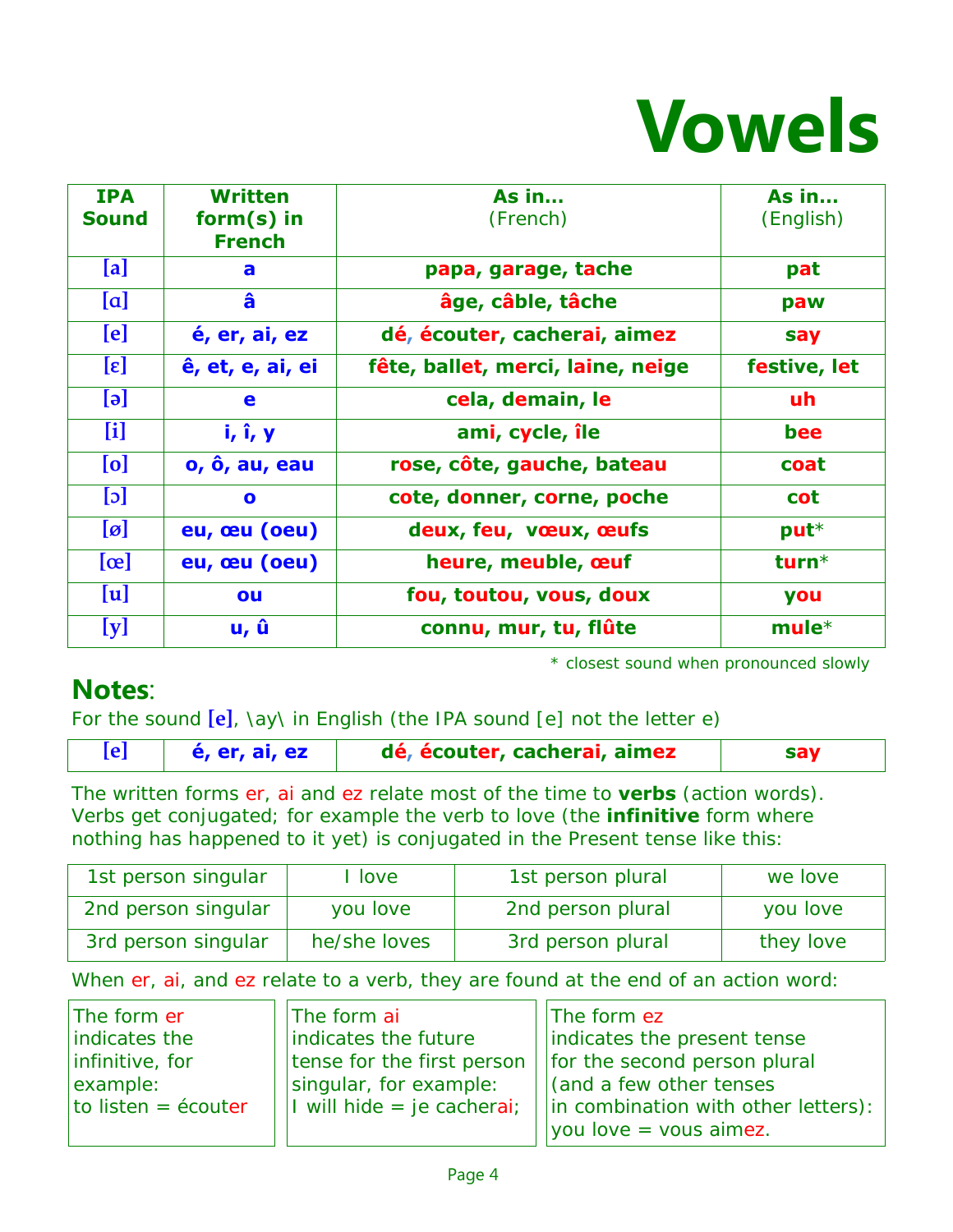## **Semi-vowels**

Semi-vowels are a sub category of vowels.

| <b>IPA</b><br><b>Sound</b> | <b>Written</b><br>$form(s)$ in<br><b>French</b> | <b>As in</b><br>(French)  | <b>As in</b><br>(English) |
|----------------------------|-------------------------------------------------|---------------------------|---------------------------|
| [j]                        | i, II, y                                        | pied, lieu, billet, yo-yo | yet, yell                 |
| $\left[\mathbf{w}\right]$  | ou, o                                           | ouate, ouest, coin, moins | west, watt                |
| $[\mathsf{q}]$             | u                                               | lui, huile                | suite $*$                 |

\* *closest sound when pronounced slowly* 

## **Nasal vowels**

Nasal vowels are a sub category of vowels.

| <b>IPA</b>           | <b>Written</b>       | <b>As in</b>                      | As in       |
|----------------------|----------------------|-----------------------------------|-------------|
| <b>Sound</b>         | form(s)              | (French)                          | (English)   |
| $[\tilde{a}]$        | an, am, en, em       | tante, cambrioler, tente, membre  | <b>Khan</b> |
| $[\tilde{\epsilon}]$ | in, im, ym, ein, ain | pin, limbes, cymbale, plein, pain | paint       |
| [5]                  | on, om               | bonbon, pompier                   | song, font  |
| [œ̃]                 | un, um               | un, brun, lundi, parfum           |             |

#### **Notes**:

- The letter **n** in front of **b** or **p** becomes **m**.
- Khan as in Genghis Khan. If you don't know how to pronounce it, the closest way would be saying Kha (while pinching your nose!).

An online French-English dictionary (unfortunately it does not have the IPA symbols): **http://www.wordreference.com/fren/** 

A website that has audio file of all the French sounds (this site is all in French, but it has the IPA symbols): **http://www.colby.edu/lrc/projects/phonetique.php**



**Online Tools**

**Cool!** A website that will pronounce text you type in French (with a choice of male and female voices with different accents): **http://www.oddcast.com/home/demos/tts/tts\_example.php?sitepal**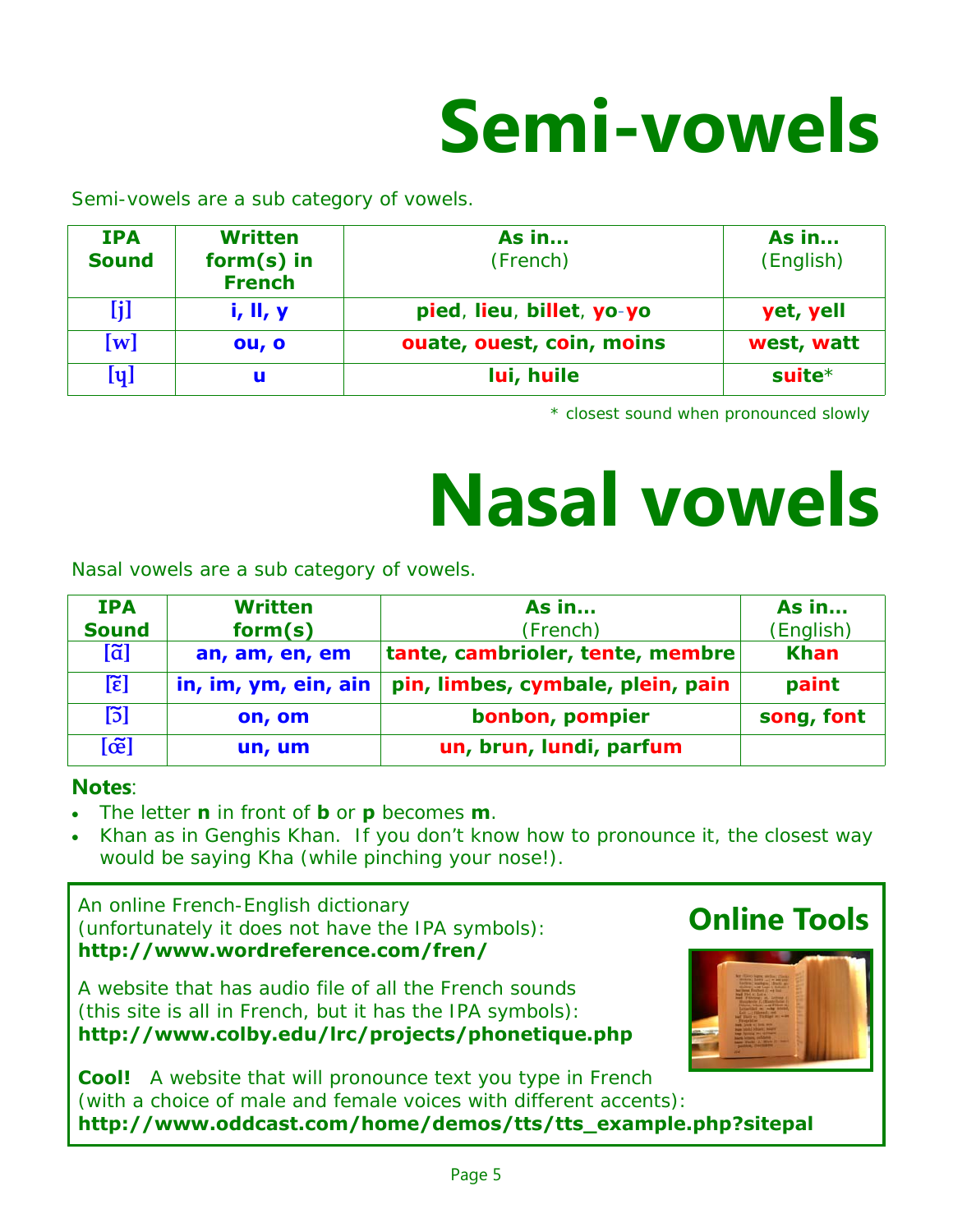## **Consonants**

| <b>IPA</b><br><b>Sound</b> | <b>Written</b><br>form(s) | <b>As in</b><br>(French)         | <b>As in</b><br>(English) |
|----------------------------|---------------------------|----------------------------------|---------------------------|
| [b]                        | b, bb                     | bébé, bien, bar, abbé            | baby, bar                 |
| [d]                        | $\mathbf d$               | dame, danse, dîner               | dance, diner              |
| [f]                        | $f$ , ph                  | fermer, photo, fer               | first, photo,             |
| [g]                        | g, gu                     | gare, drogue                     | garage, drug              |
| [k]                        | c, k, qu                  | coco, képi, qui                  | coco, kernel, kit         |
| $[1]$                      | I, II                     | la, balle, alto                  | last, balloon, alto       |
| [m]                        | $m,$ mm                   | mer, pomme, maman                | man, American             |
| [n]                        | n, nn                     | nous, bonne, âne                 | never, none               |
| [p]                        | p, pp                     | pêche, appartement, pli          | peach, apartment, ply     |
| [R]                        | r, rr                     | roi, barrette, radio             | are, radio, barring       |
| [s]                        | s, ss, c, ç, t            | soie, messe, cela, ça, attention | sin, mass, cent,          |
| [t]                        | t, tt                     | tabac, botte, petit, petite      | mat, pet, tent            |
| [v]                        | $\mathbf v$               | vin, avion, ravin                | vine, envoy, ravine       |
| [z]                        | $S_I$ Z                   | rose, maison, zèbre, zone,       | roses, zebra, zone        |
| []                         | ch, sh                    | chanter, choix, shérif           | sheriff, shot             |
| $\left[\mathbf{z}\right]$  | j, g,                     | juste, joli, Georges, gifle      | fusion, measure           |
| [ɲ]                        | gn                        | vignoble, gagner                 | mañana (spanish)          |

#### **◊◊◊ Your notes ◊◊◊**

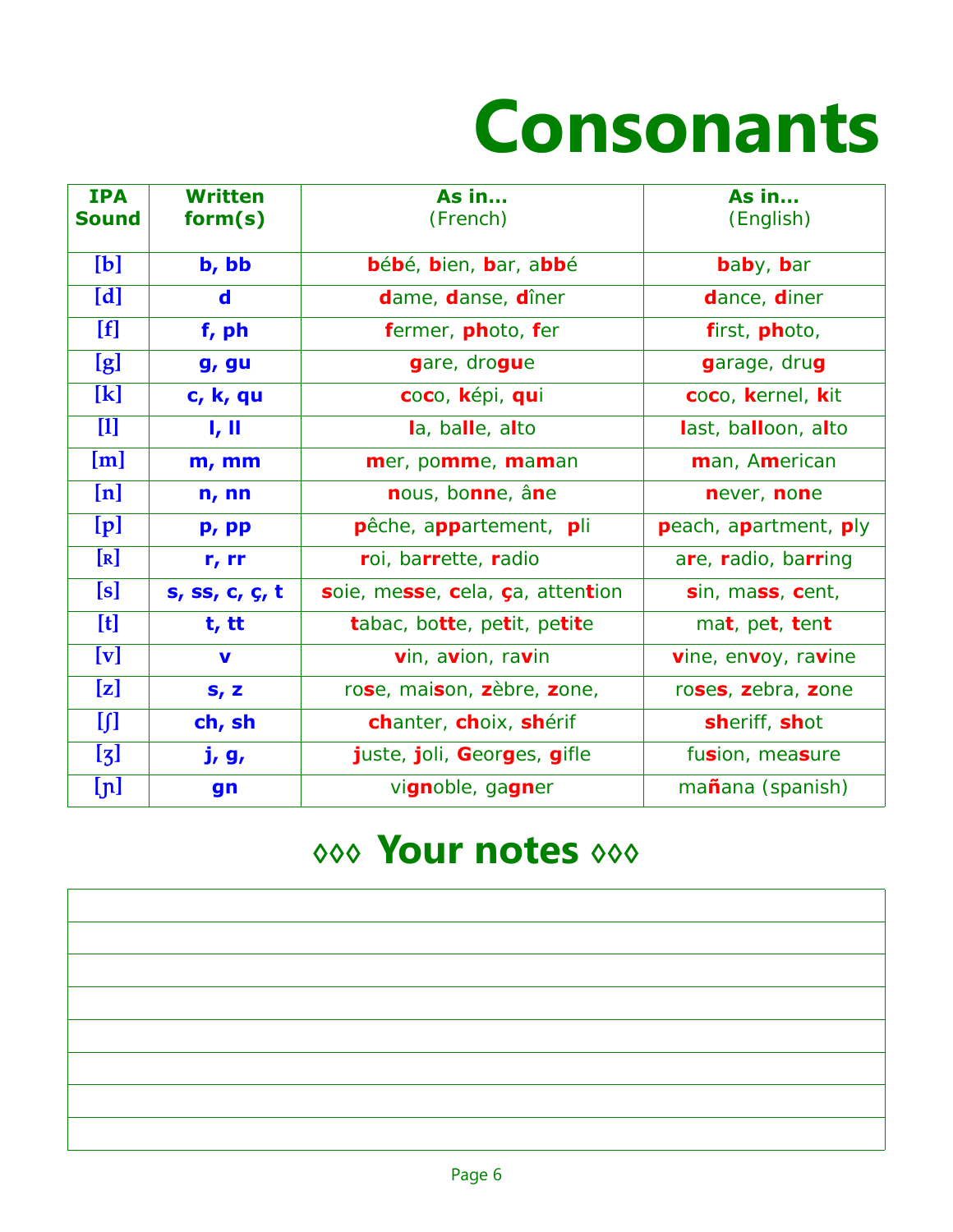# **Sound combos**

| <b>IPA</b><br><b>Sounds</b> | <b>Written</b><br>form(s) | As in<br>(French)      | As $in$<br>(English) |
|-----------------------------|---------------------------|------------------------|----------------------|
| $[\epsilon j]$              | eil, eille                | orteil, abeille        |                      |
| [ <i>ceil</i> ]             | euil, euille, œil         | écureuil, feuille, œil |                      |
| $[i\tilde{\epsilon}]$       | <b>ien</b>                | bien, viens            |                      |
| $[\mathbf{wa}]$             | oi                        | toi, moi, pois         | wham                 |
| $[\overline{\text{wil}}]$   | oui                       | oui                    | <b>we</b>            |
| $[w\tilde{\epsilon}]$       | oin                       | coin, moins            | wayne                |
| [u]                         | ouille                    | ratatouille, rouille   | oo-ee                |
| $[y_i]$                     | ui                        | lui, huile             | $s$ uite $*$         |

\* *closest sound when pronounced slowly* 

## **Unexpected pronunciation Word Exception IPA transcription**  les secondes (the seconds) the letter c is pronounced g [sagod] la f**e**mme (the woman) the letter **e** is pronounced **a [fam]** le monsieur (mister)  $\vert$  the letters on are pronounced **e** [masjø] le paon (the peacock)  $x \mid$  the letters **aon** are pronounced **an [pã] les secondes** la femme la monsieur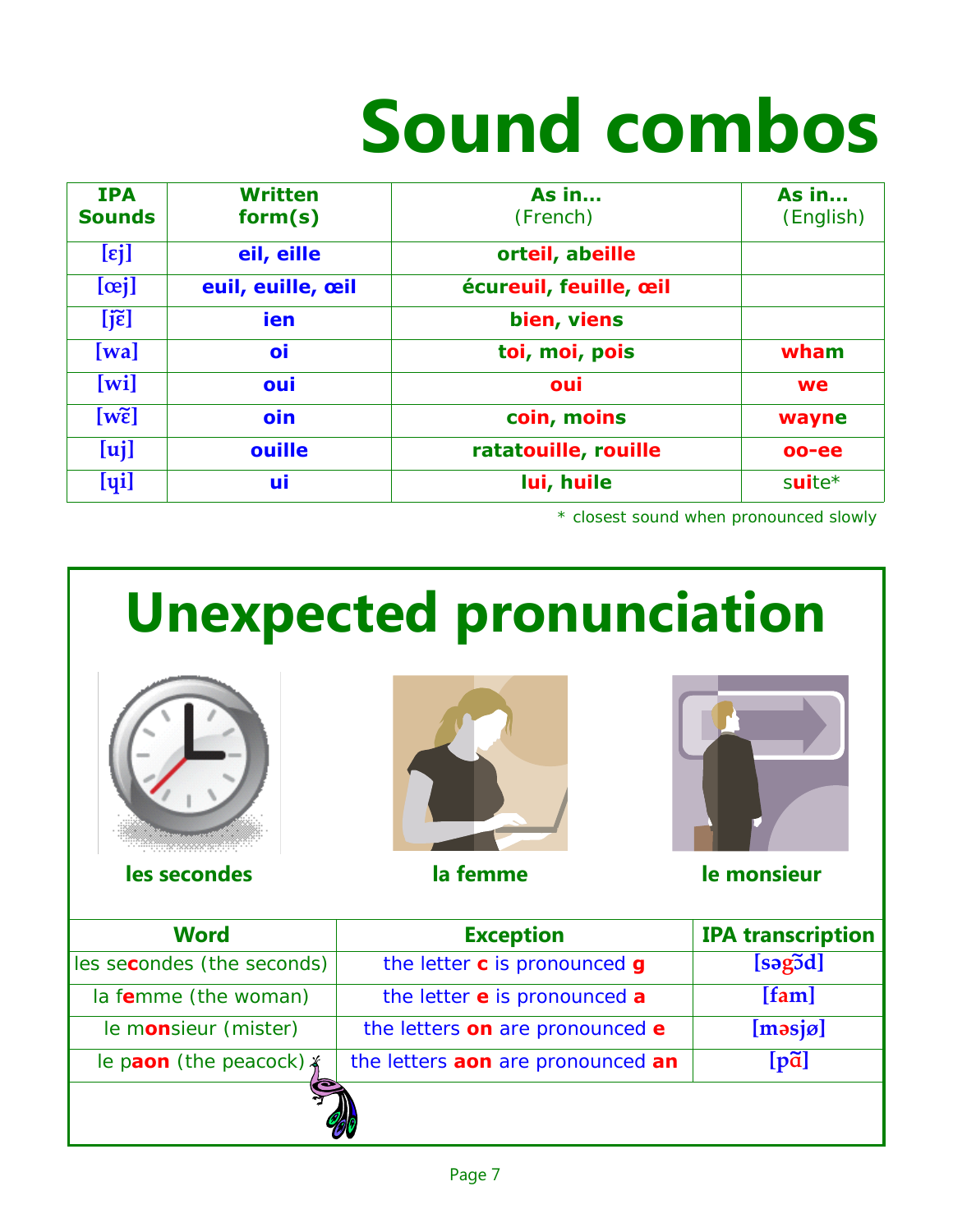# **Silent letters**

# **The silent**

In French, an e at the end of a word is seldom pronounced. For example:

| Word            | <b>IPA</b>    |
|-----------------|---------------|
| garage (garage) | $[g$ ara $z]$ |
| tache (stain)   | [ta]          |
| poche (pocket)  | $[p \circ f]$ |
| âge (age)       | $[a_3]$       |

| <b>Word</b>     | <b>IPA</b>    | <b>Word</b>        | <b>IPA</b>      |
|-----------------|---------------|--------------------|-----------------|
| garage (garage) | [garaz]       | île (island)       | [11]            |
| tache (stain)   | [ta]          | meuble (furniture) | $[m \infty b]$  |
| poche (pocket)  | $[p \circ f]$ | flûte (flute)      | [flyt]          |
| âge (age)       | $[a_3]$       | tante (aunt)       | $[t\tilde{a}t]$ |

The most notable exceptions are the small words like je, le, me, te, se, de, que**.**



### **is always silent**

H, in French, is never pronounced.

| <b>Word</b>         | <b>IPA</b> |
|---------------------|------------|
| habiter (to dwell)  | [abite]    |
| <b>h</b> omme (man) | [5m]       |
| <b>huile (oil)</b>  | $[u_1]$    |

### **Consonant**

#### **at the end of a word**

Usually, in French, a consonant at the end of a word is not pronounced. There are many exceptions like the word **jour**, but there is no rule. To find out if you pronounce a consonant at the end of a word look it up in your dictionary.

| <b>IPA</b> |
|------------|
| [grã]      |
| [pəti]     |
| [anana]    |
| [lu]       |
|            |

 $E^{op}$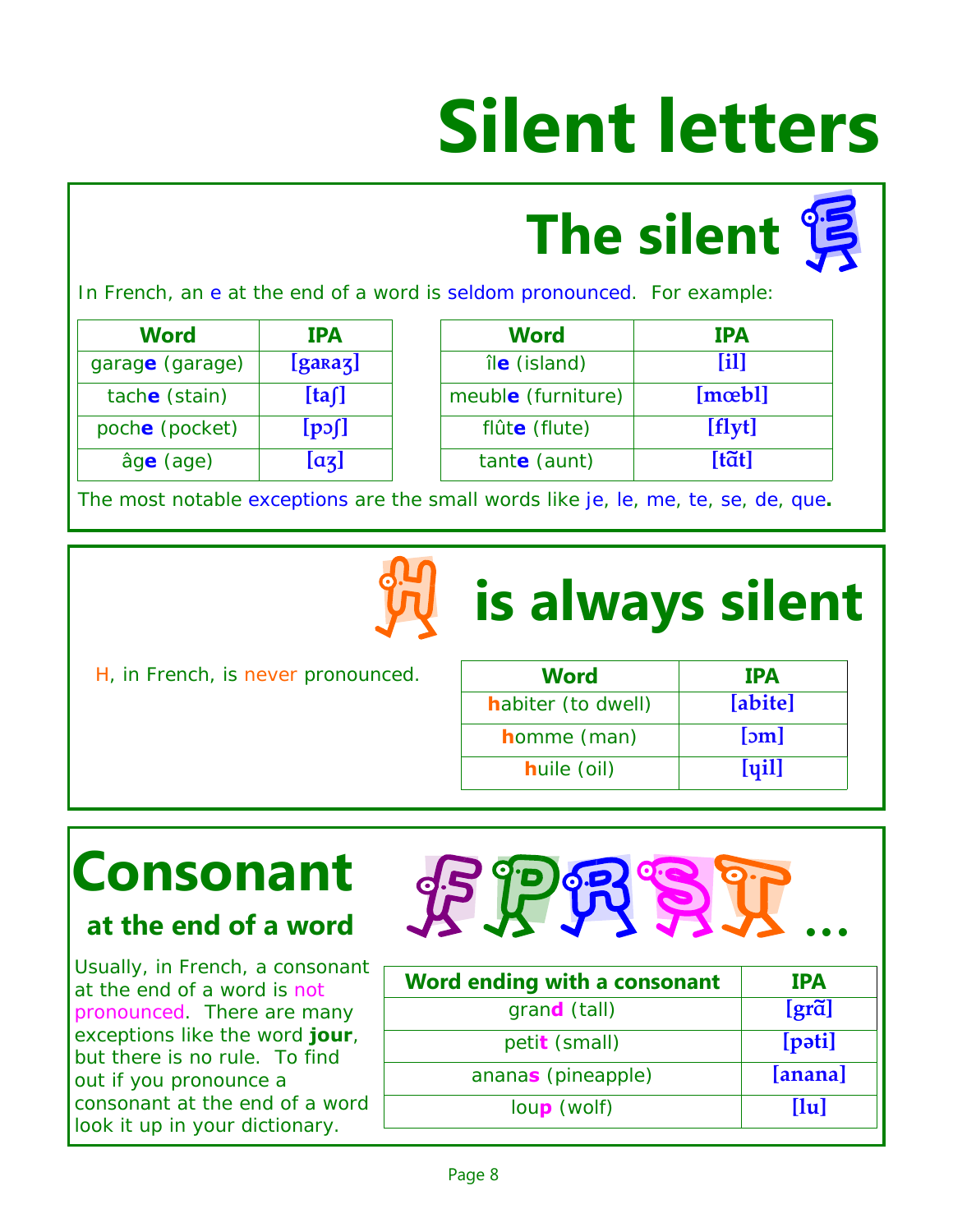# **Misc. pronunciations**

**c** is soft **[s]** in front of the vowels **e** and **i**— including **é**, **è**, **ê** and **y.**  For example:

| <b>Soft</b>         |                     |
|---------------------|---------------------|
| <b>Word</b>         | <b>IPA</b>          |
| <b>ce</b> ci (this) | [səsi]              |
| cédille (cedilla)   | [sedij]             |
| cèdre (cedar)       | [sedR]              |
| cidre (cider)       | [sid <sub>R</sub> ] |
| cyan (cyan)         | $[sj \tilde{a}]$    |

The cedilla under the **c** (**ç**) soften the **c [s]** in front of the vowels **a** and **o**; it is seldom used with the vowel **u**.

| For example: | Word                    | <b>IPA</b>              |
|--------------|-------------------------|-------------------------|
|              | <b>ç</b> a (that, this) | [sa]                    |
|              | leçon (lesson)          | $[\text{ls5}]$          |
|              | reçu (receipt)          | $[$ R $\partial$ sy $]$ |



| For example: | <b>Word</b>          | <b>IPA</b>         |
|--------------|----------------------|--------------------|
|              | cabaret (music hall) | [kabare]           |
|              | code (code)          | [k <sub>od</sub> ] |
|              | cube (cube)          | [kyb]              |

#### **Think of the words soft pie to help you remember that i and e soften the c.**



**Hard**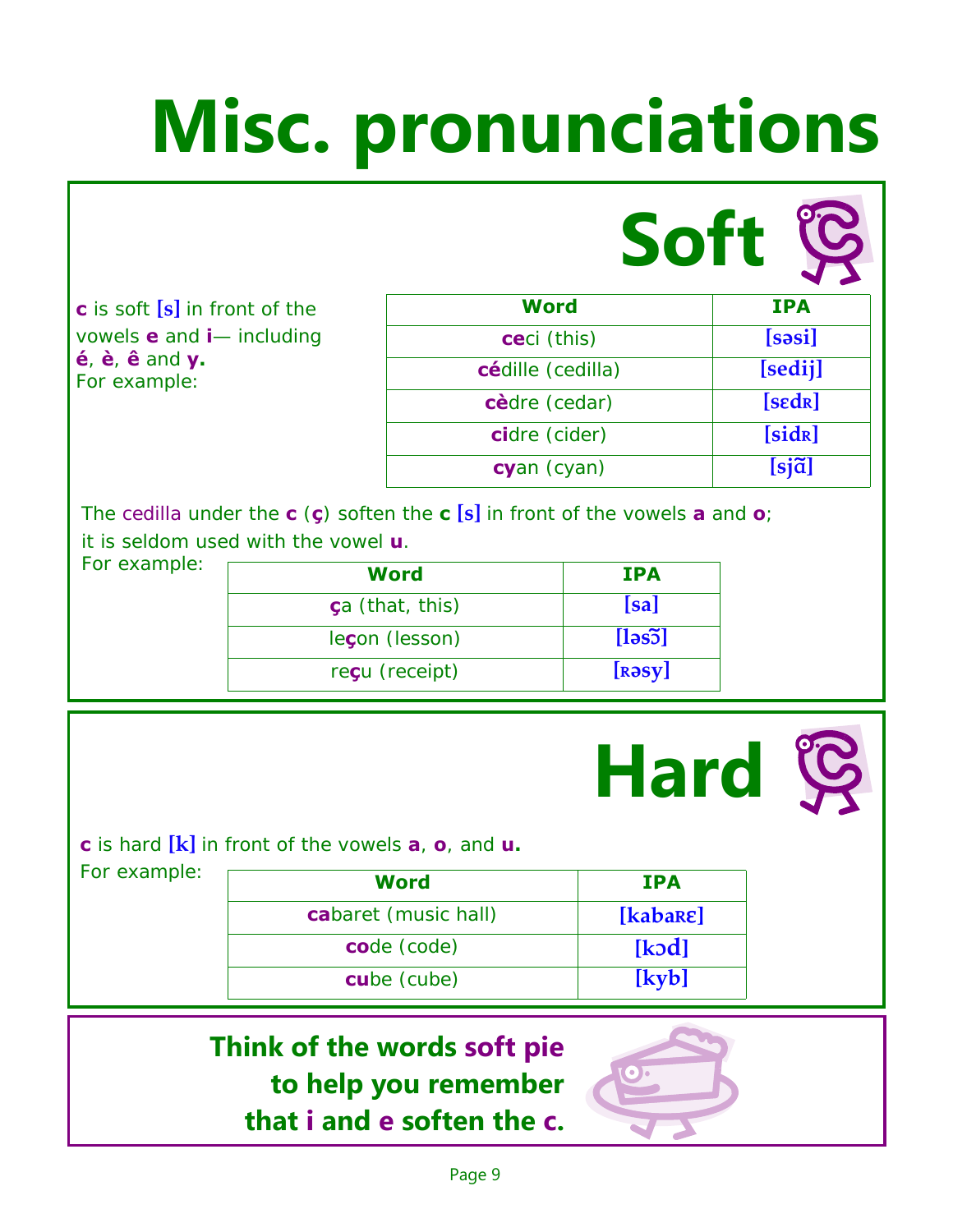

**Contract Contract Contract Contract** 

**g** is soft **[Ω]** in front of the vowels **e** and **i**, including **é**, **è**, **ê**, **y**.

For example:

| Word                 | <b>IPA</b>           |
|----------------------|----------------------|
| <b>gel</b> (frost)   | $[z_5]$              |
| girafe (giraffe)     | [s <sub>iraf</sub> ] |
| générique (generic)  | [zenerik]            |
| gêne (embarrassment) | [sen]                |
| Égypte (Egypt)       | [ezipt]              |

The vowel **e** can be use to soften the **g [Ω]** in front of the vowels **a** and **o.** 

| For example: | Word                    | <b>IPA</b>       |  |
|--------------|-------------------------|------------------|--|
|              | geai (jay)              | $[z\varepsilon]$ |  |
|              | <b>Georges (George)</b> | [3]              |  |

|                                                                                                                            |                          | <b>Hard</b>           |
|----------------------------------------------------------------------------------------------------------------------------|--------------------------|-----------------------|
| <b>g</b> is hard $[g]$ in front of the                                                                                     | <b>Word</b>              | <b>IPA</b>            |
| vowels $\mathbf{a}$ , $\mathbf{o}$ , and $\mathbf{u}$ .                                                                    | gare (train station)     | [gar]                 |
| For example:                                                                                                               | golfe (golf)             | $[g$ <sup>o</sup> lf] |
|                                                                                                                            | légume (vegetable)       | $[$ ləgym $]$         |
| The vowel <b>u</b> can be use to                                                                                           | <b>Word</b>              | <b>IPA</b>            |
| harden the $g[g]$ when $u$ is                                                                                              | $longue$ (long (fem.))   | $[\mathfrak{g}]$      |
| followed by $e$ and $i$ ,<br>including $\acute{\mathbf{e}}$ , $\grave{\mathbf{e}}$ , $\hat{\mathbf{e}}$ and $\mathbf{y}$ . | <b>guide</b> (guide)     | [gid]                 |
| For example:                                                                                                               | guépard (cheetah)        | [gepar]               |
|                                                                                                                            | <b>Guy</b> (proper name) | <u>[gi</u>            |

#### **Think of the words soft pie to help you remember that i and e soften the g.**

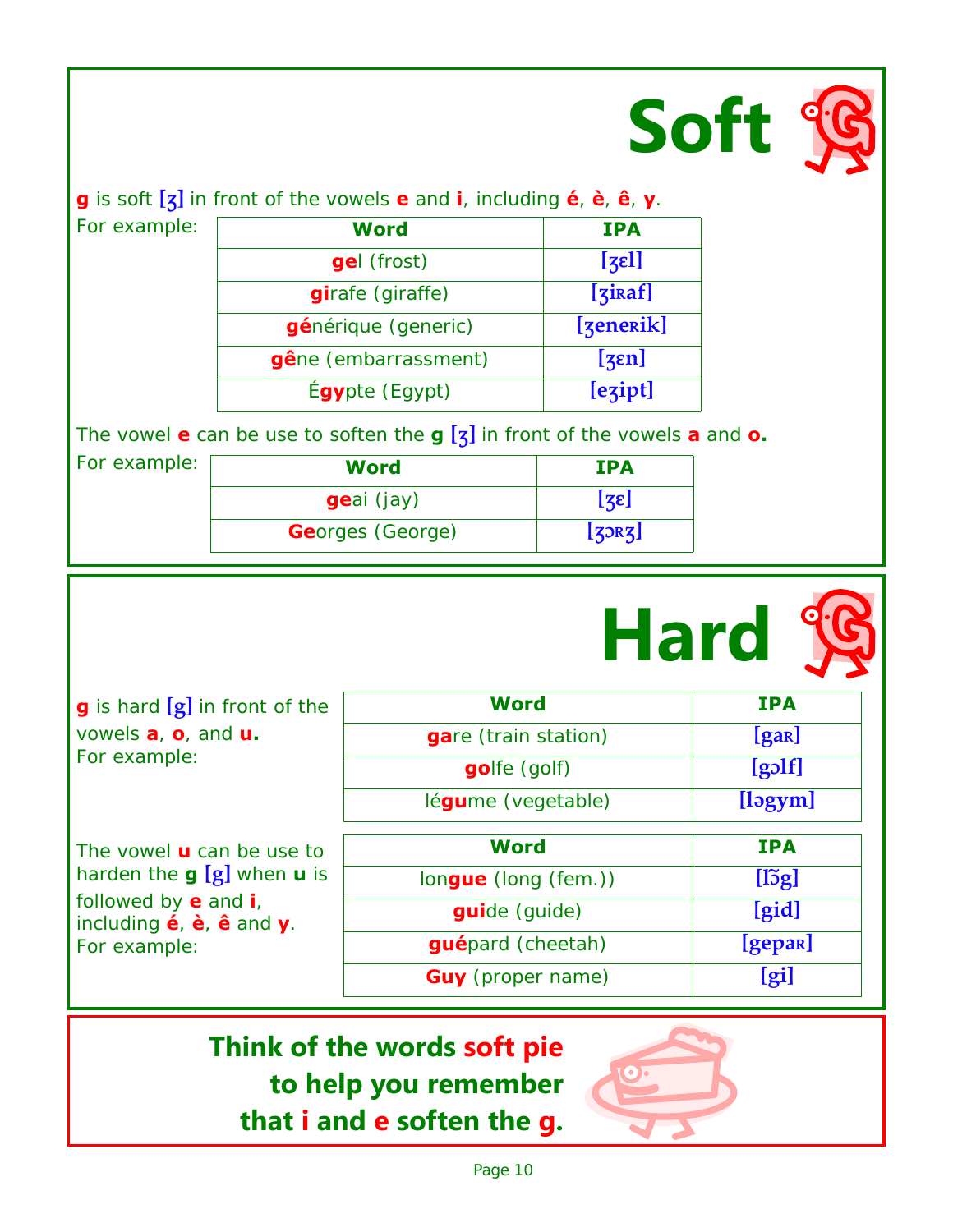**between 2 vowels is pronounced** 

An **s** between two vowels is pronounced **z**. For example:

| Word           | <b>IPA</b>          |
|----------------|---------------------|
| maison (house) | [mez <sub>5</sub> ] |
| oiseau (bird)  | $[\text{wazo}]$     |
| chaise (chair) | $[\text{fz}]$       |

## **Feminine or masculine?**



In French, nouns (name of things) have a gender, for example the word house (maison) is feminine. There is **no rule** to determine if a noun is masculine or feminine. You'll have to learn them as you go, **but** there is something you can do to help remember the gender.

When you learn a new word, look it up in the dictionary; depending on your dictionary it will say feminine noun (or masculine noun), or it might be abbreviated like this: **n. f.** or **n. m.**

As you learn a new noun, also learn its gender; memorize it with the appropriate definite article (the). **The** in French translates into **le** for a **masculine**  noun and **la** for a **feminine** noun.

When a word start with a vowel, you use **l'** instead of **le** or **la** (see Elision). For example, the word **armoire** (cupboard) is feminine and you say **l'armoire** (the cupboard), but **l'** does not indicate the gender. So when you have established the word's gender, learn the word with an adjective (a quality) between the definite article and the noun, for example: **la belle armoire**. Try the following exercise:

| Look up the                                 | <b>Noun</b> | <b>Translation F or M</b> | le or la (adjective) |
|---------------------------------------------|-------------|---------------------------|----------------------|
| following nouns in<br>your dictionary, note | house       | maíson                    | la maíson            |
| the translation and                         | boat        |                           |                      |
| the gender; write<br>the translated word    | chair       |                           |                      |
| again with le or la.                        | school      |                           |                      |

By learning a new noun with its appropriate definite article, le or la (and if necessary with an adjective), **you'll never have to guess** its gender**.**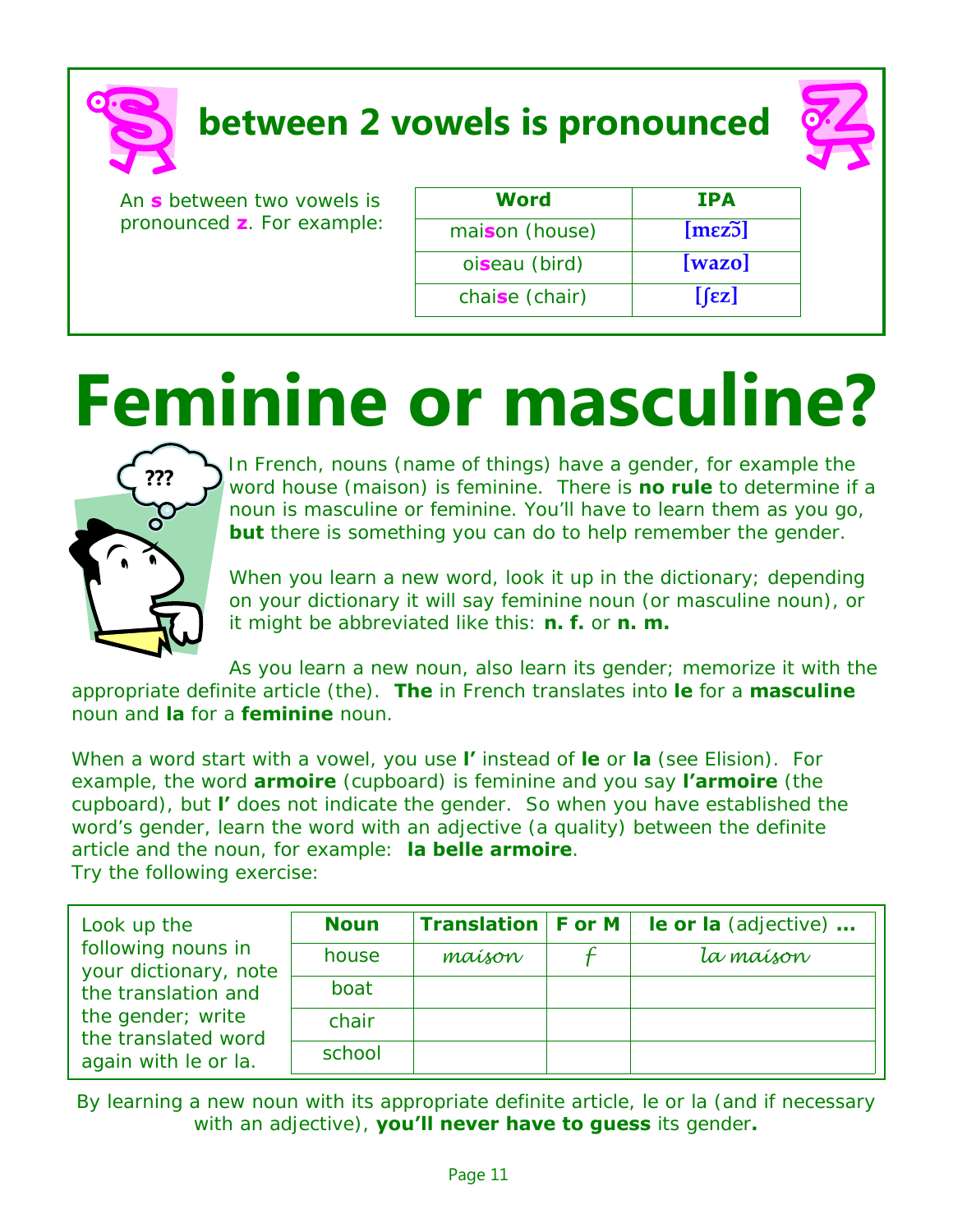# **French Alphabet**

|   | O.E<br>LE     | <b>9</b>    |
|---|---------------|-------------|
|   | $\frac{1}{2}$ |             |
| Š | az 9          |             |
|   |               | 7           |
| W | R             | $\alpha$    |
|   | RA            |             |
|   | <b>PP</b>     |             |
|   |               | <b>Pill</b> |
|   | 22            |             |
|   |               |             |

pronounce **g** or **j** in English there is a **d** sound right at the beginning; the **d** sound is achieved when your tongue touches the back of your upper teeth—don't do it.

| Letter       | <b>IPA Sounds</b>        | As in English                          |
|--------------|--------------------------|----------------------------------------|
| a            | [a]                      | a as in pat                            |
| b            | [be]                     | \bay\                                  |
| $\mathsf{C}$ | [se]                     | \say\                                  |
| $\mathsf{d}$ | [de]                     | \day\                                  |
| e            | $\lbrack \Theta \rbrack$ | \uh\                                   |
| f            | $[\epsilon f]$           | \ef\                                   |
| g            | [g <sub>e</sub> ]        | \jay\ (without the d sound*)           |
| h            | [a]                      | \ash\                                  |
| İ            | [i]                      | $\left\langle \mathrm{e}\right\rangle$ |
| j            | [j]                      | \gee\ (without the d sound*)           |
| k            | [ka]                     | \ka\                                   |
| I            | $[\epsilon]$             | <b>Nell (the Spanish word)</b>         |
| m            | $[\epsilon m]$           | \em\                                   |
| n            | $[\epsilon n]$           | \en\                                   |
| $\mathbf O$  | [o]                      | same as in English                     |
| p            | [pe]                     | \pay\                                  |
| q            | [ky]                     |                                        |
| r            | $[\varepsilon$ R]        | \air\                                  |
| S            | $[\epsilon s]$           | same as in English                     |
| t            | [te]                     | \tay\                                  |
| u            | [y]                      |                                        |
| V            | [ve]                     | \vay\                                  |
| W            | [dublave]                | \dublevay\                             |
| X            | [iks]                    | \eeks\                                 |
| У            | [igrek]                  | \egrek\                                |
| Z            | [zed]                    | \zed\                                  |
|              |                          |                                        |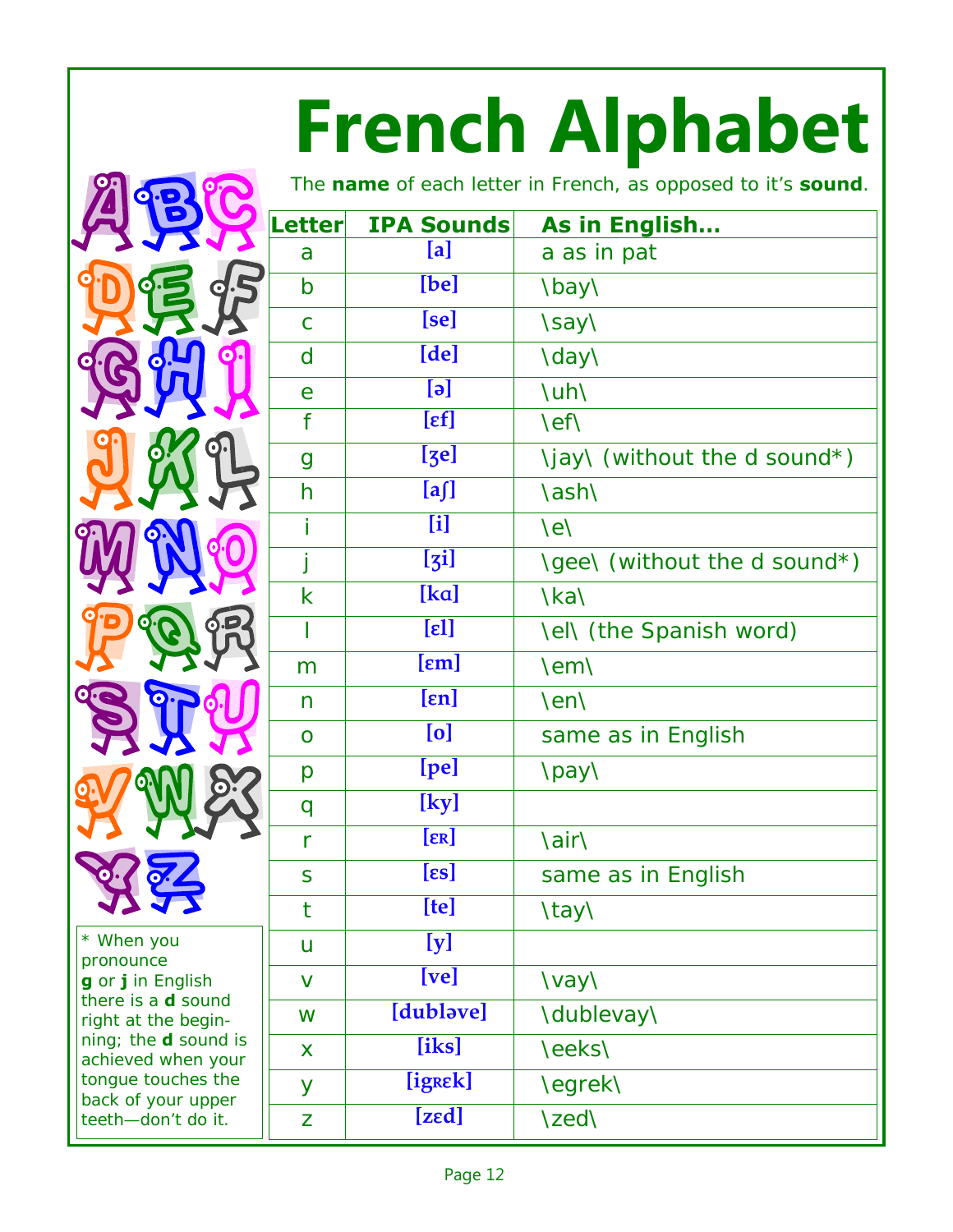## **Elision**

In French, **elision** usually happens when a final vowel becomes silent in front of a word starting with a vowel. **Think of elision as removing a vowel**. In French when a word ends in a vowel and the next word starts with a vowel it is awkward to pronounce.

Elision can also be used in the spoken language to shorten words.

When a vowel has become silent, it is marked in the written form by an apostrophe ('). See examples below.

With the articles **le** and **la**:

 la église (church fem.) **=** l'église le ouvrier (worker, masc.) **=** l'ouvrier

With the pronouns, **je**, **me**, **te**, **se**, **le**, and **la**:

| je aime (I like)                                      | $=$ j'aime    |
|-------------------------------------------------------|---------------|
|                                                       |               |
| je me aime (I like myself)                            | $=$ je m'aime |
| je te aime (I like you)                               | je t'aime     |
| ils se aiment (they like themselves) $=$ ils s'aiment |               |
| je la aime (I like her)                               | $=$ je l'aime |
| je le aime (I like him)                               | $=$ je l'aime |

With the invariable words, **de**, **ne**, **que**, **jusque**, **lorsque**, **puisque**, and **quoique**:

| souvenirs de enfance (childhood memories) | souvenirs d'enfance |
|-------------------------------------------|---------------------|
| je ne ai pas (I do not have)              | je n'ai pas         |
| ce que on a (what we have)                | ce qu'on a          |
| lorsque on aura (when we will have)       | lorsqu'on aura      |
| puisque on va (since we are going)        | puisqu'on va        |
| quoique il aime (although he likes)       | quoiqu'il aime      |
|                                           |                     |

In the spoken language:

| le p'tit bateau (the small boat)  |   | le petit batea  |
|-----------------------------------|---|-----------------|
| la p'tite fille (the little girl) | = | la petite fille |

 $=$  le petit bateau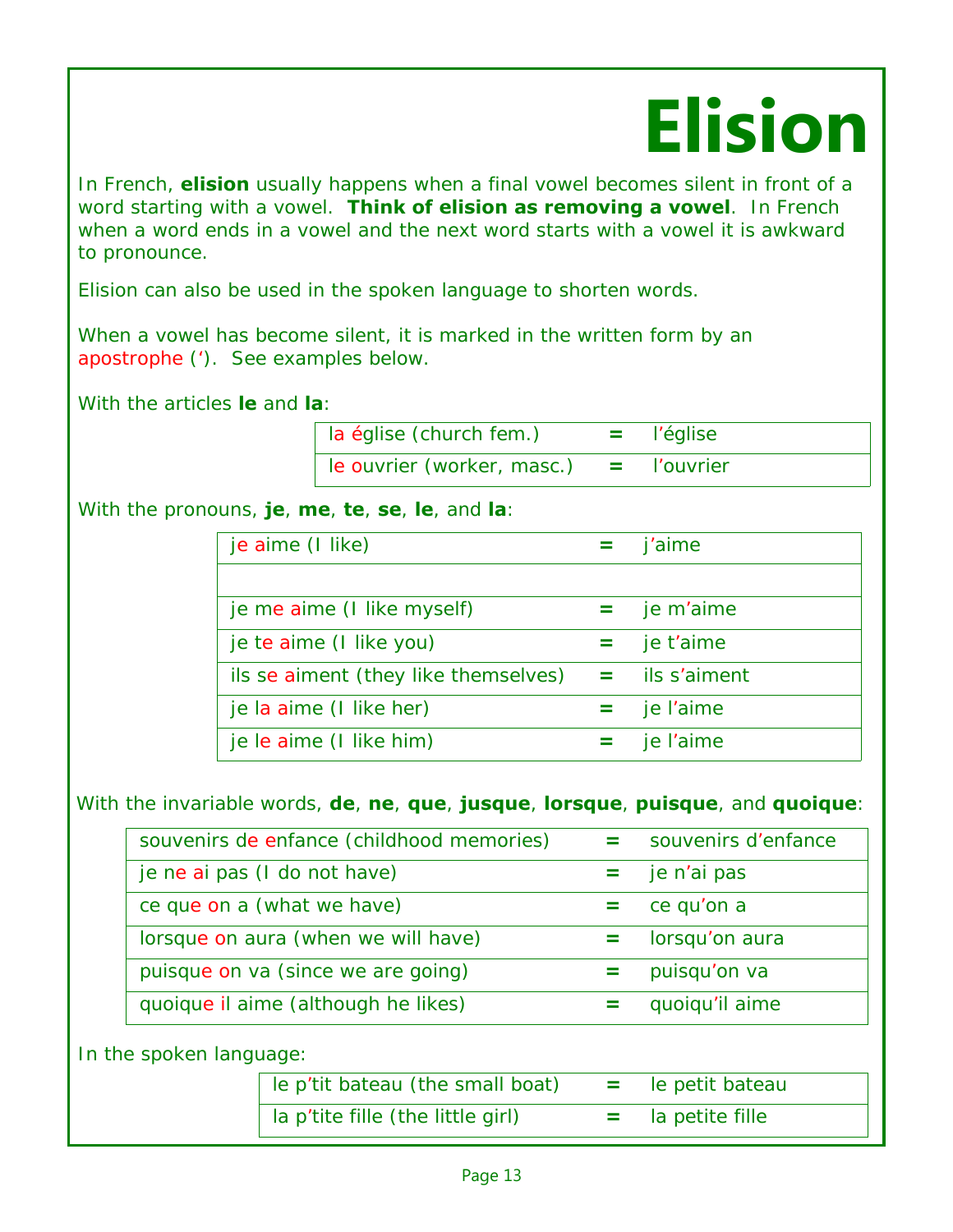



**Liaison** in French is the **connection** of two words **when you speak**. Words that need connecting are words that start with a **vowel**; they need to be connected to the ending **consonant** of the previous word.

For example:  $\sqrt{\frac{1}{1-\frac{1}{1-\frac{1}{1-\frac{1}{1-\frac{1}{1-\frac{1}{1-\frac{1}{1-\frac{1}{1-\frac{1}{1-\frac{1}{1-\frac{1}{1-\frac{1}{1-\frac{1}{1-\frac{1}{1-\frac{1}{1-\frac{1}{1-\frac{1}{1-\frac{1}{1-\frac{1}{1-\frac{1}{1-\frac{1}{1-\frac{1}{1-\frac{1}{1-\frac{1}{1-\frac{1}{1-\frac{1}{1-\frac{1}{1-\frac{1}{1-\frac{1}{1-\frac{1}{1-\frac{1}{1-\frac{1}{1-\frac{1}{1-\frac{1}{1-\frac$ **[l\ p\ti twazo]**

In this example, it means that you

pronounce the last t in petit (which you normally do not pronounce) by adding it to the next word; **phonetically** it alters the word oiseau to become *toiseau*.

#### **VARIATION:**

Some consonants may **change sound** when liaison occurs.



| s becomes z               | les petits oiseaux (the small birds) | [lɛ pəti zwazo]                                     |
|---------------------------|--------------------------------------|-----------------------------------------------------|
| <b>x</b> becomes <b>z</b> | les faux amis (the false friends)    | $\left[ \text{Re } f \text{o } \text{zami} \right]$ |

In the example **le grand homme***,* homme starts with an h which we don't pronounce—so the word for pronunciation purposes starts with an o— and the d in grand becomes a t, adding it to the word homme.

With **les petits oiseaux**, normally the last two consonants of the word petits are not pronounced (the plural s in French is not pronounced except when liaising), so s becomes z and gets added to the next word, in this case oiseaux.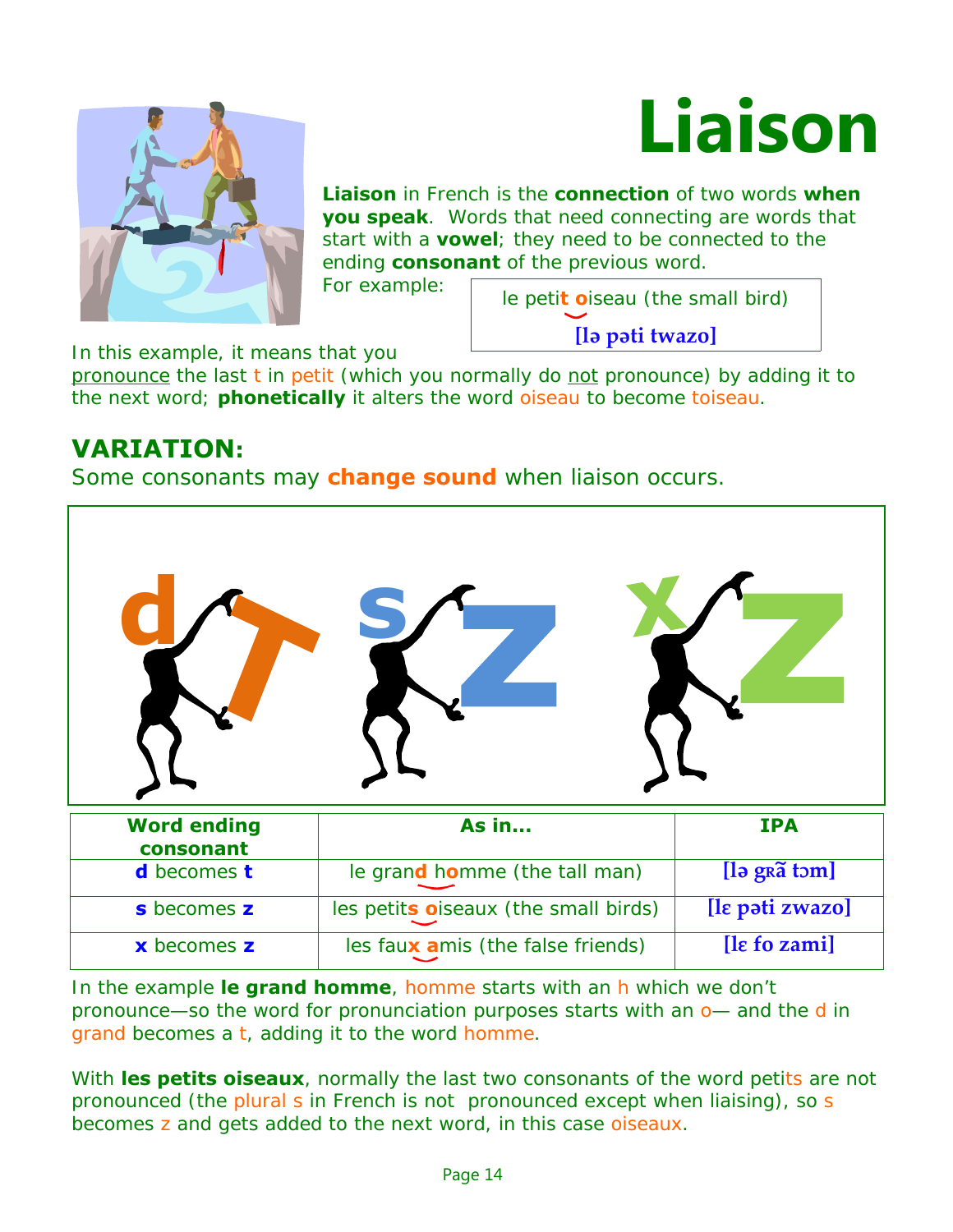**VARIATION:** When the last consonant (of the previous word) is an **n** from a **nasal vowel**, liaison is treated **differently**.

The **general rule** is that the **n** (of a nasal vowel) **is** denasalised

during liaison, for example: **un bon ami** (a good friend)

**[œ~ bø nami]** 

In this example, the n of the nasal vowel on is added to the word ami, and the o (staying with the b) sounds like the o of the word cot.

There is an **exception rule** with the following words:

| mon   | (my)      |
|-------|-----------|
| ton   | (your)    |
| son   | (his/her) |
| un    | (a, one)  |
| aucun | (none)    |

With these words the nasal vowel is kept and an n is added

| to the following word, |                         |
|------------------------|-------------------------|
| which starts with a    |                         |
| vowel, for example:    | tr                      |
|                        | $\overline{\mathsf{S}}$ |
|                        |                         |

mon (n)ami **[mø~ nami]** on (n)ami **i [t͡o nami]** son (n)ami **[sø~ nami]** un (n)ami **[œ~ nami]**  aucun (n)ami **[okœ~ nami]** 



#### **SOME EXCEPTIONS with the letter H**

Although **h** is no longer aspirated in French (i.e. never pronounced), some words beginning with an **h** retain the annotation **h aspiré** (aspirated h) only **to prevent liaison**  and **elision**.

The IPA uses the single quotation mark ['] in front of a word that has an h aspiré. For example, the word **héros** (heroes) in a dictionary that uses the IPA symbols would be represented this way: ['e**Ro**]. There is no liaison with an h aspiré. Again, you'll need to check the dictionary to see if you can make the liaison or not for a particular word starting with an h.

Note: If you were to make the liaison between the words **les héros**, you would be saying **the zeroes**.